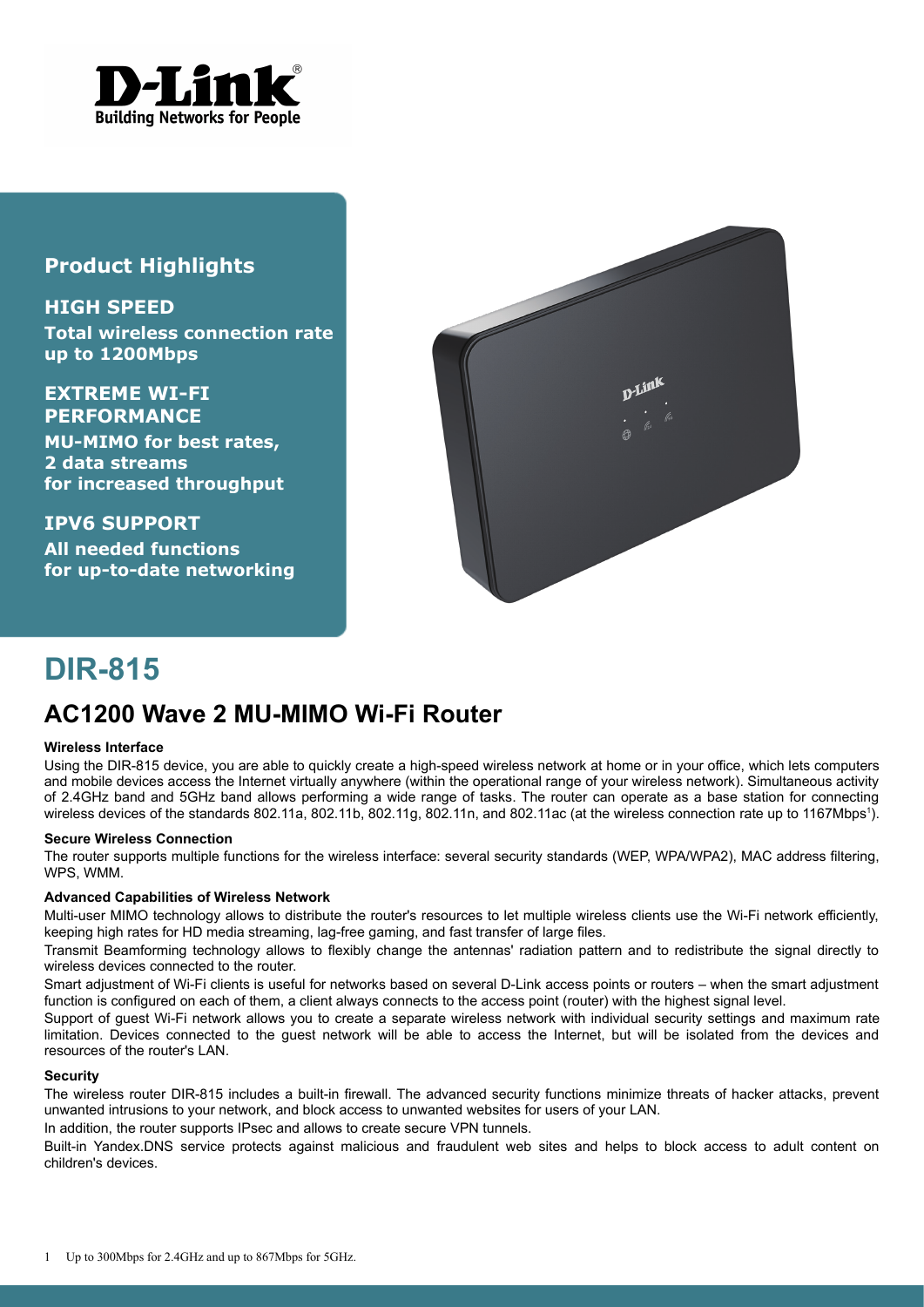



#### **Easy configuration and update**

You can configure the settings of the wireless router DIR-815 via the user-friendly web-based interface (the interface is available in two languages – in Russian and in English).

The configuration wizard allows you to quickly switch DIR-815 to one of the following modes: router (for connection to a wired or wireless ISP), access point, repeater, or client, and then configure all needed setting for operation in the selected mode in several simple steps.

Also DIR-815 supports configuration and management via mobile application for Android and iPhone smartphones.

You can simply update the firmware: the router itself finds approved firmware on D-Link update server and notifies when ready to install it.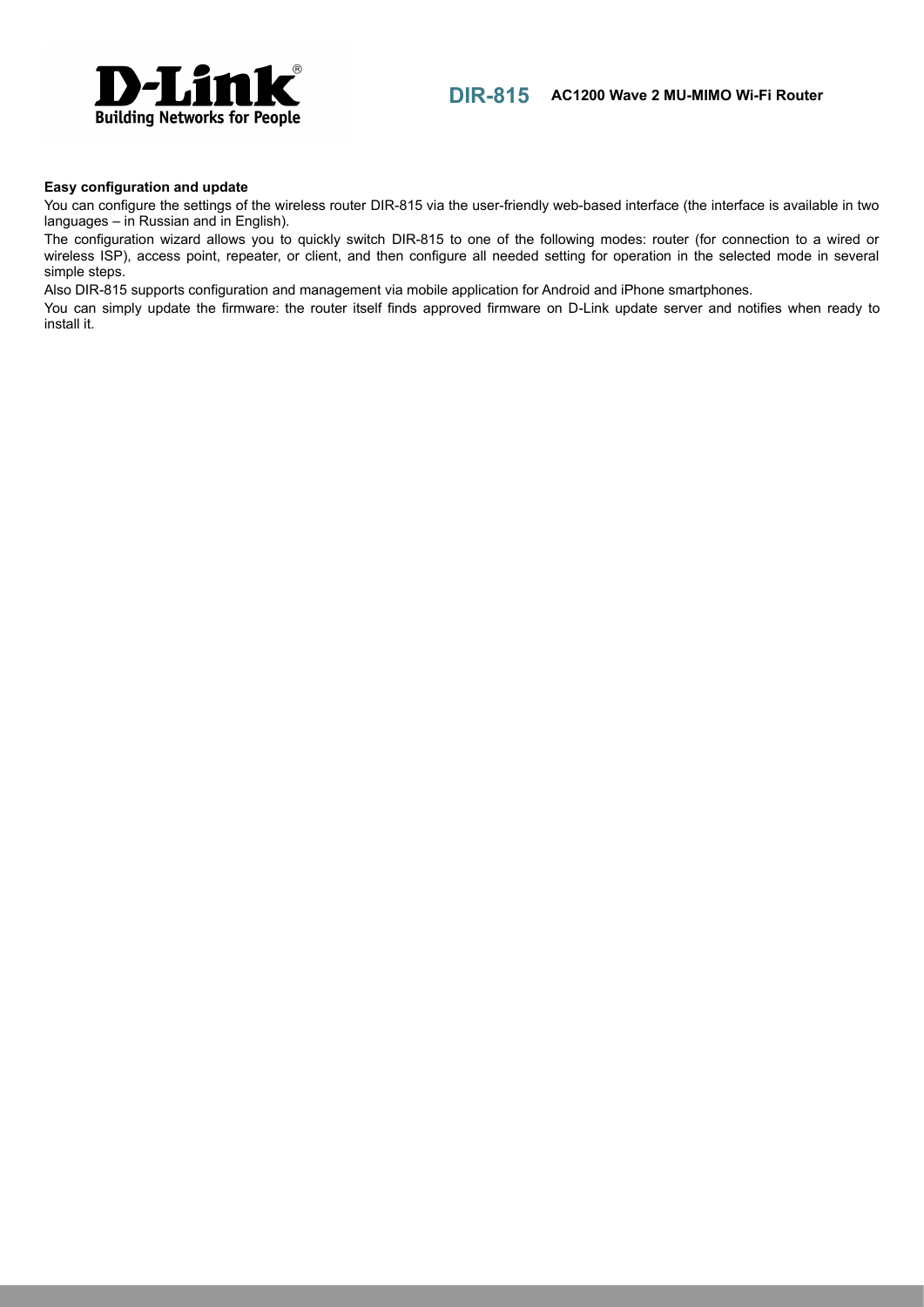

| <b>Hardware</b>        |                                                                                              |
|------------------------|----------------------------------------------------------------------------------------------|
| <b>Processor</b>       | RTL8197FN (1GHz)<br>$\bullet$                                                                |
| <b>RAM</b>             | 64MB, DDR2, built in processor<br>٠                                                          |
| Flash                  | 16MB, SPI<br>$\cdot$                                                                         |
| <b>Interfaces</b>      | 10/100BASE-TX WAN port<br>٠<br>4 10/100BASE-TX LAN ports<br>$\cdot$                          |
| <b>LEDs</b>            | Internet<br>$\cdot$<br>WLAN 2.4G<br><b>WLAN 5G</b><br>٠<br><b>WAN</b><br>4 LAN LEDS<br>٠     |
| <b>Buttons</b>         | RST/WPS button to restore factory default settings and set up wireless connection<br>$\cdot$ |
| Antenna                | Four internal antennas (3.5dBi gain)<br>$\cdot$                                              |
| <b>MIMO</b>            | $2 \times 2$ , MU-MIMO<br>٠                                                                  |
| <b>Power connector</b> | Power input connector (DC)<br>٠                                                              |

| <b>Software</b>             |                                                                                                                                                                                                                                                                                                                                                                                                                                                                                                                                                                                                                                                                                                                                                                 |
|-----------------------------|-----------------------------------------------------------------------------------------------------------------------------------------------------------------------------------------------------------------------------------------------------------------------------------------------------------------------------------------------------------------------------------------------------------------------------------------------------------------------------------------------------------------------------------------------------------------------------------------------------------------------------------------------------------------------------------------------------------------------------------------------------------------|
| <b>WAN connection types</b> | <b>PPPoE</b><br>IPv6 PPPoE<br>PPPoE Dual Stack<br>Static IPv4 / Dynamic IPv4<br>Static IPv6 / Dynamic IPv6<br>PPPoE + Static IP (PPPoE Dual Access)<br>PPPoE + Dynamic IP (PPPoE Dual Access)<br>PPTP/L2TP<br>PPTP/L2TP + Static IP<br>PPTP/L2TP + Dynamic IP                                                                                                                                                                                                                                                                                                                                                                                                                                                                                                   |
| <b>Network functions</b>    | Support of IEEE 802.1X for Internet connection<br>$\cdot$<br>DHCP server/relay<br>Support of basic DHCP options<br>Stateful/Stateless mode for IPv6 address assignment, IPv6 prefix delegation<br>Automatic obtainment of LAN IP address (for access point/repeater/client modes)<br>DNS relay<br>Dynamic DNS<br>Static IP routing<br>Static IPv6 routing<br><b>IGMP Proxy</b><br><b>MLD Proxy</b><br><b>RIP</b><br>Support of UPnP IGD<br>Support of VLAN<br>WAN ping respond<br>Support of SIP ALG<br>Support of RTSP<br><b>WAN</b> reservation<br>Autonegotiation of speed, duplex mode, and flow control/Manual speed and duplex mode<br>setup for each Ethernet port<br>Setup of maximum TX rate for each port of the router<br>Built-in UDPXY application |
| <b>Firewall functions</b>   | Network Address Translation (NAT)<br>Stateful Packet Inspection (SPI)<br>IP filter<br>IPv6 filter<br><b>MAC</b> filter<br><b>URL</b> filter<br><b>DMZ</b><br>Prevention of ARP and DDoS attacks<br>Virtual servers<br>Built-in Yandex.DNS web content filtering service<br>$\mathbf{r}$                                                                                                                                                                                                                                                                                                                                                                                                                                                                         |
| <b>VPN</b>                  | IPsec/PPTP/L2TP/PPPoE pass-through<br><b>IPsec tunnels</b><br>$\mathbf{r}$                                                                                                                                                                                                                                                                                                                                                                                                                                                                                                                                                                                                                                                                                      |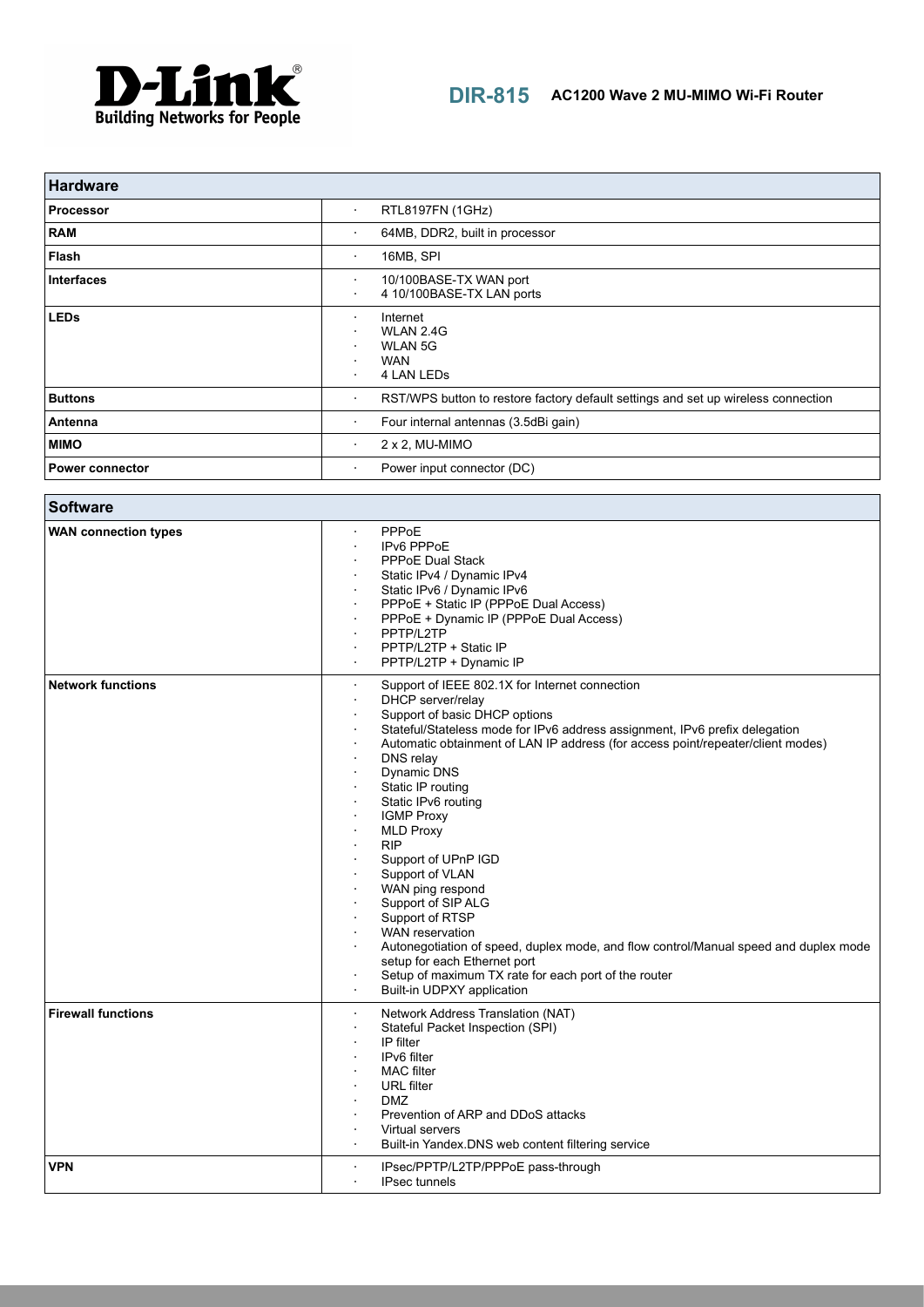

| <b>Software</b>                  |                                                                                                                                                                                                                                                                                                                                                                                                                                                                                                                                                                                                                                           |
|----------------------------------|-------------------------------------------------------------------------------------------------------------------------------------------------------------------------------------------------------------------------------------------------------------------------------------------------------------------------------------------------------------------------------------------------------------------------------------------------------------------------------------------------------------------------------------------------------------------------------------------------------------------------------------------|
| <b>Management and monitoring</b> | Local and remote access to settings through TELNET/WEB (HTTP/HTTPS)<br>Bilingual web-based interface for configuration and management (Russian/English)<br>Support of D-Link Assistant application for Android and iPhone smartphones<br>Notification on connection problems and auto redirect to settings<br>Firmware update via web-based interface<br>Automatic notification on new firmware version<br>Saving/restoring configuration to/from file<br>Support of logging to remote host<br>Automatic synchronization of system time with NTP server and manual time/date setup<br>Ping utility<br>Traceroute utility<br>TR-069 client |

| <b>Wireless Module Parameters</b>                                                                                     |                                                                                                                                                                                                                                                                                                                                                                                                                                                                                                   |
|-----------------------------------------------------------------------------------------------------------------------|---------------------------------------------------------------------------------------------------------------------------------------------------------------------------------------------------------------------------------------------------------------------------------------------------------------------------------------------------------------------------------------------------------------------------------------------------------------------------------------------------|
| <b>Standards</b>                                                                                                      | IEEE 802.11ac Wave 2<br>$\sim$<br>IEEE 802.11a/b/g/n                                                                                                                                                                                                                                                                                                                                                                                                                                              |
| <b>Frequency range</b><br>The frequency range depends upon the radio<br>frequency requiations applied in your country | $2400 \sim 2483.5$ MHz<br>$5150 \sim 5350$ MHz<br>$5650 \sim 5850$ MHz                                                                                                                                                                                                                                                                                                                                                                                                                            |
| <b>Wireless connection security</b>                                                                                   | <b>WEP</b><br>WPA/WPA2 (Personal/Enterprise)<br><b>MAC</b> filter<br>WPS (PBC/PIN)                                                                                                                                                                                                                                                                                                                                                                                                                |
| <b>Advanced functions</b>                                                                                             | Support of client mode<br>WMM (Wi-Fi QoS)<br>Information on connected Wi-Fi clients<br>Advanced settings<br>Smart adjustment of Wi-Fi clients<br>Guest Wi-Fi / support of MBSSID<br>Rate limitation for wireless network/separate MAC addresses<br>Periodic scan of channels, automatic switch to least loaded channel<br>Support of 802.11ac (5GHz) and 802.11n (2.4GHz) TX Beamforming<br>Autonegotiation of channel bandwidth in accordance with environment conditions<br>(20/40 Coexistence) |
| Wireless connection rate                                                                                              | IEEE 802.11a: 6, 9, 12, 18, 24, 36, 48, and 54Mbps<br>IEEE 802.11b: 1, 2, 5.5, and 11Mbps<br>IEEE 802.11g: 6, 9, 12, 18, 24, 36, 48, and 54Mbps<br>$\sim$<br>IEEE 802.11n (2.4GHz): from 6.5 to 300Mbps (MCS0-MCS15)<br>IEEE 802.11n (5GHz): from 6.5 to 300Mbps (from MCS0 to MCS15)<br>IEEE 802.11ac (5GHz): from 6.5 to 867Mbps (from MCS0 to MSC9)                                                                                                                                            |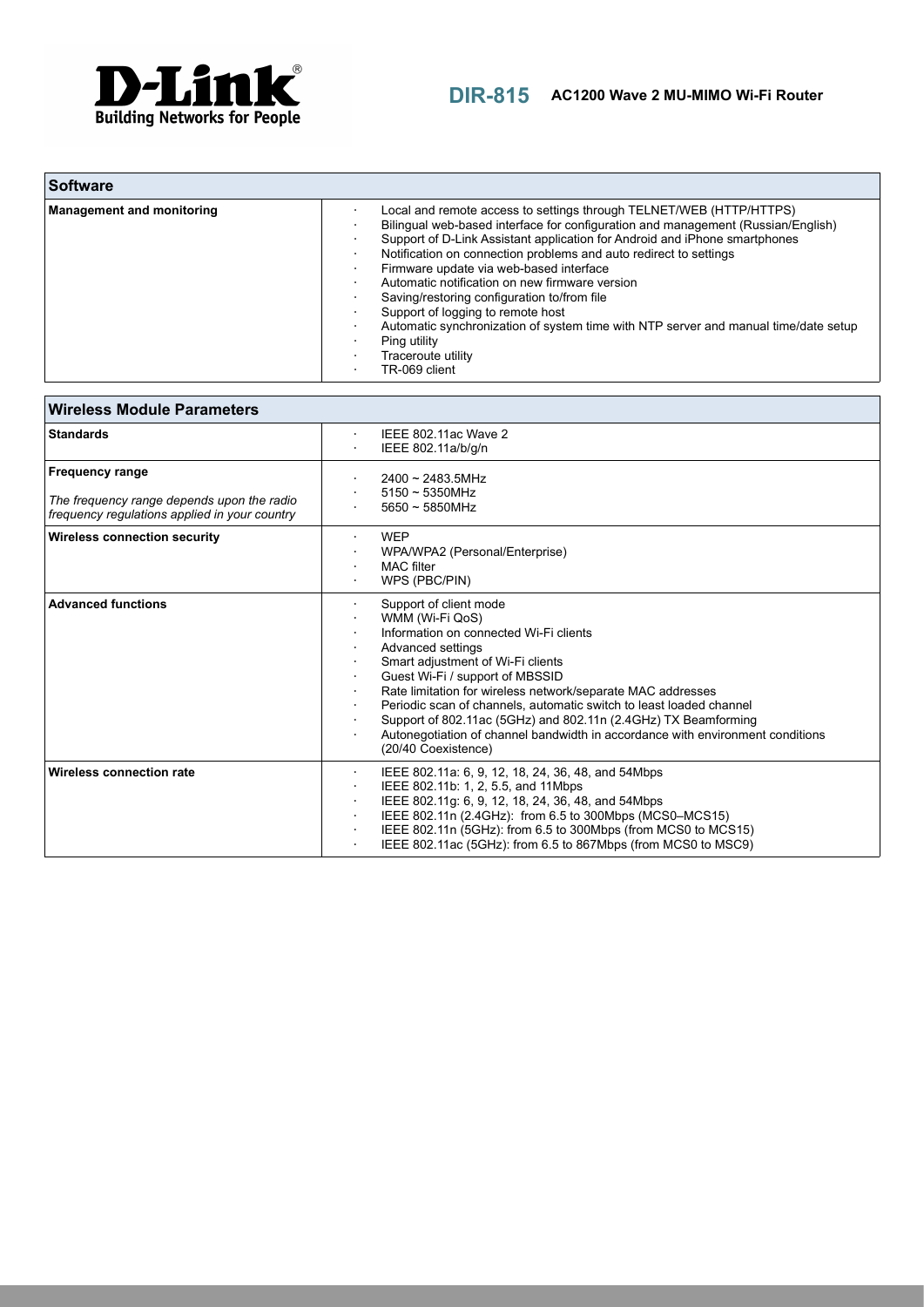

| <b>Wireless Module Parameters</b>                                                                                                                               |                                                                                                                                                                                                                                                                                                                                                                                                                                                                                                                                                                                                                                                                                                                                                                                                                                                                                                                                                                    |
|-----------------------------------------------------------------------------------------------------------------------------------------------------------------|--------------------------------------------------------------------------------------------------------------------------------------------------------------------------------------------------------------------------------------------------------------------------------------------------------------------------------------------------------------------------------------------------------------------------------------------------------------------------------------------------------------------------------------------------------------------------------------------------------------------------------------------------------------------------------------------------------------------------------------------------------------------------------------------------------------------------------------------------------------------------------------------------------------------------------------------------------------------|
| <b>Transmitter output power</b><br>The maximum value of the transmitter output<br>power depends upon the radio frequency<br>regulations applied in your country | 802.11a (typical at room temperature 25 °C)<br>14dBm at 6, 9, 12, 18, 24Mbps<br>13dBm at 36Mbps<br>12.5dBm at 48Mbps<br>12dBm at 54Mbps<br>802.11b (typical at room temperature 25 °C)<br>16.5dBm at 1, 2, 5.5, 11Mbps<br>802.11g (typical at room temperature 25 °C)<br>16.5dBm at 6, 9, 12, 18, 24, 36, 48Mbps<br>15dBm at 54Mbps<br>802.11n (typical at room temperature 25 °C)<br>2.4GHz<br>HT20/HT40<br>16.5dBm at MCS0~6<br>16dBm at MCS7<br>5GHz, HT20<br>14dBm at MCS0~4<br>13dBm at MCS5<br>12.5dBm at MCS6<br>12dBm at MCS7<br>5GHz, HT40<br>14dBm at MCS0~2<br>13dBm at MCS3~4<br>12.5dBm at MCS5~6<br>12dBm at MCS7<br>802.11ac (typical at room temperature 25 °C)<br><b>VHT20</b><br>14dBm at MCS0~4<br>13dBm at MCS5<br>12.5dBm at MCS6<br>12dBm at MCS7<br>11dBm at MCS8<br>VHT40<br>14dBm at MCS0~2<br>13dBm at MCS3~4<br>12dBm at MCS5~6<br>11dBm at MCS7/8/9<br>VHT80<br>14dBm at MCS0~4<br>13dBm at MCS5~6<br>12dBm at MCS7<br>11dBm at MCS8/9 |
| <b>Receiver sensitivity</b>                                                                                                                                     | 802.11a (typical at PER < 10% (1000-byte PDUs) at room temperature 25 °C)<br>-82dBm at 6Mbps<br>-81dBm at 9Mbps<br>-79dBm at 12Mbps<br>-77dBm at 18Mbps<br>-74dBm at 24Mbps<br>-70dBm at 36Mbps<br>-66dBm at 48Mbps<br>-65dBm at 54Mbps<br>802.11b (typical at PER = 8% (1000-byte PDUs) at room temperature 25 °C)<br>-80dBm at 1Mbps<br>-80dBm at 2Mbps<br>-76dBm at 5.5Mbps<br>-76dBm at 11Mbps<br>802.11g (typical at PER < 10% (1000-byte PDUs) at room temperature 25 °C)<br>-82dBm at 6Mbps<br>-81dBm at 9Mbps<br>-79dBm at 12Mbps<br>-77dBm at 18Mbps<br>-74dBm at 24Mbps<br>-70dBm at 36Mbps<br>-66dBm at 48Mbps<br>-65dBm at 54Mbps                                                                                                                                                                                                                                                                                                                      |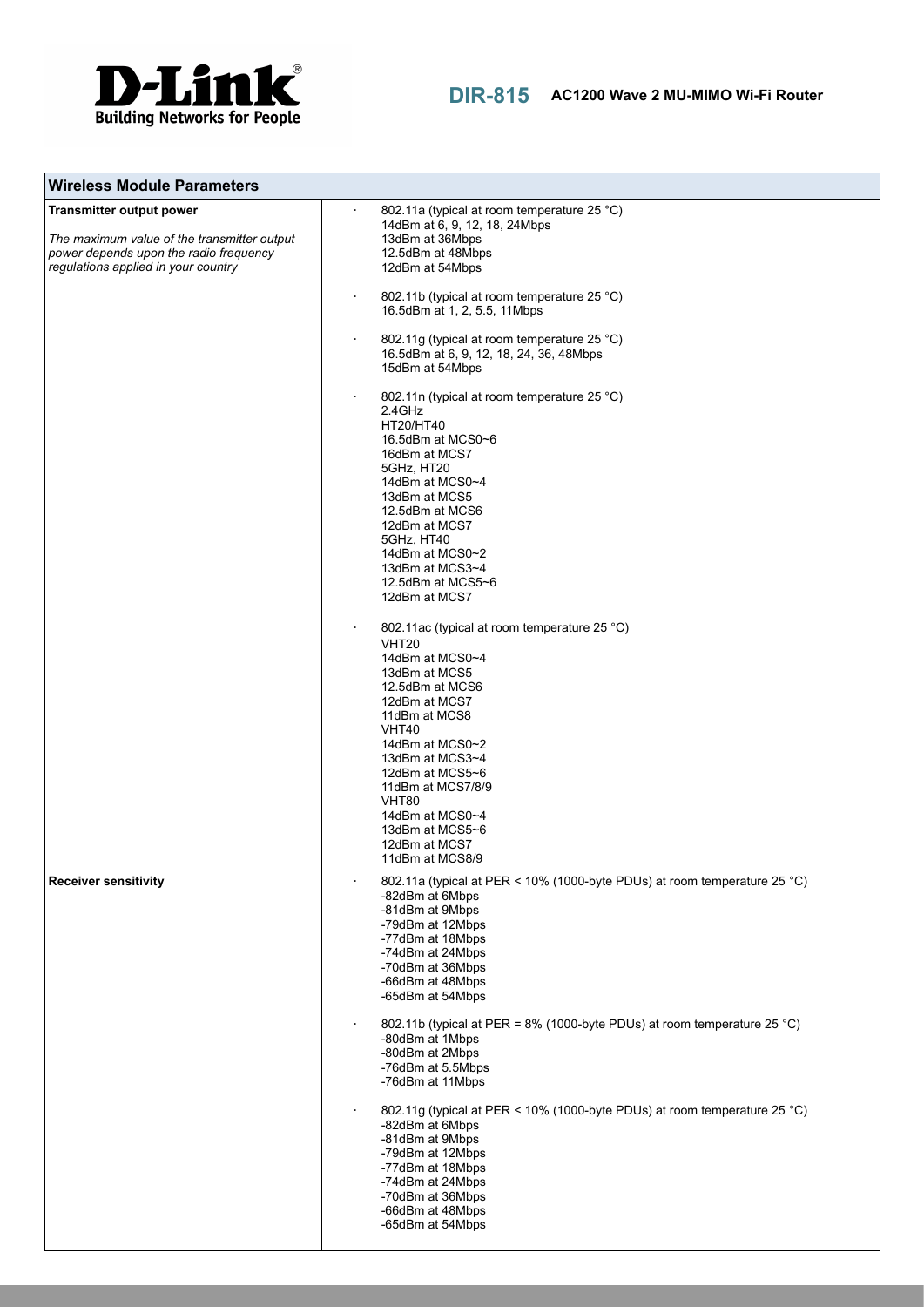

| <b>Wireless Module Parameters</b> |                                                                                       |
|-----------------------------------|---------------------------------------------------------------------------------------|
|                                   | 802.11n (typical at PER = 10% (1000-byte PDUs) at room temperature 25 °C)             |
|                                   | 2.4GHz, HT20                                                                          |
|                                   | -82dBm at MCS0<br>-79dBm at MCS1                                                      |
|                                   | -77dBm at MCS2                                                                        |
|                                   | -74dBm at MCS3                                                                        |
|                                   | -70dBm at MCS4                                                                        |
|                                   | -66dBm at MCS5<br>-65dBm at MCS6                                                      |
|                                   | -64dBm at MCS7                                                                        |
|                                   | 2.4GHz, HT40                                                                          |
|                                   | -79dBm at MCS0                                                                        |
|                                   | -76dBm at MCS1                                                                        |
|                                   | -74dBm at MCS2<br>-71dBm at MCS3                                                      |
|                                   | -67dBm at MCS4                                                                        |
|                                   | -63dBm at MCS5                                                                        |
|                                   | -62dBm at MCS6                                                                        |
|                                   | -61dBm at MCS7                                                                        |
|                                   | 5GHz, HT20<br>-82dBm at MCS0                                                          |
|                                   | -79dBm at MCS1                                                                        |
|                                   | -77dBm at MCS2                                                                        |
|                                   | -74dBm at MCS3                                                                        |
|                                   | -70dBm at MCS4<br>-66dBm at MCS5                                                      |
|                                   | -65dBm at MCS6                                                                        |
|                                   | -64dBm at MCS7                                                                        |
|                                   | 5GHz, HT40                                                                            |
|                                   | -79dBm at MCS0                                                                        |
|                                   | -76dBm at MCS1<br>-74dBm at MCS2                                                      |
|                                   | -71dBm at MCS3                                                                        |
|                                   | -67dBm at MCS4                                                                        |
|                                   | -63dBm at MCS5                                                                        |
|                                   | -62dBm at MCS6<br>-61dBm at MCS7                                                      |
|                                   | 802.11ac (typical at PER = 10% (1000-byte PDUs) at room temperature 25 °C)<br>$\cdot$ |
|                                   | <b>VHT20</b>                                                                          |
|                                   | -82dBm at MCS0                                                                        |
|                                   | -79dBm at MCS1                                                                        |
|                                   | -77dBm at MCS2<br>-74dBm at MCS3                                                      |
|                                   | -70dBm at MCS4                                                                        |
|                                   | -66dBm at MCS5                                                                        |
|                                   | -65dBm at MCS6<br>-64dBm at MCS7                                                      |
|                                   | -56dBm at MCS8                                                                        |
|                                   | VHT40                                                                                 |
|                                   | -79dBm at MCS0                                                                        |
|                                   | -76dBm at MCS1<br>-74dBm at MCS2                                                      |
|                                   | -71dBm at MCS3                                                                        |
|                                   | -67dBm at MCS4                                                                        |
|                                   | -63dBm at MCS5                                                                        |
|                                   | -62dBm at MCS6<br>-61dBm at MCS7                                                      |
|                                   | -56dBm at MCS8                                                                        |
|                                   | -54dBm at MCS9                                                                        |
|                                   | <b>VHT80</b>                                                                          |
|                                   | -76dBm at MCS0                                                                        |
|                                   | -73dBm at MCS1<br>-71dBm at MCS2                                                      |
|                                   | -68dBm at MCS3                                                                        |
|                                   | -64dBm at MCS4                                                                        |
|                                   | -60dBm at MCS5                                                                        |
|                                   | -59dBm at MCS6<br>-58dBm at MCS7                                                      |
|                                   | -53dBm at MCS8                                                                        |
|                                   | -51dBm at MCS9                                                                        |